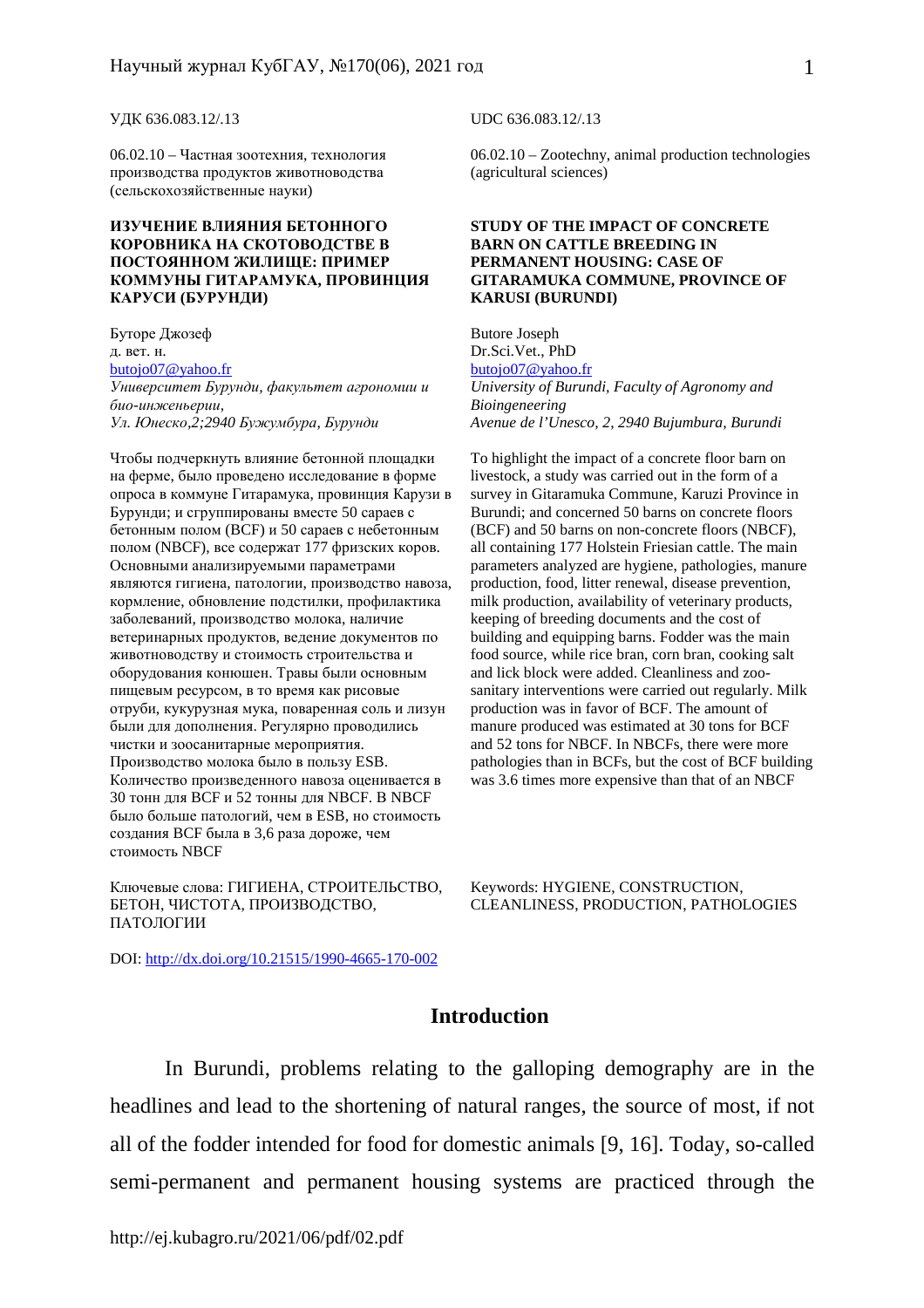installation of fodder crops and help to limit certain diseases (viral, bacterial, parasitic, etc.) [9, 16, 18], to minimize the time reserved for animals for the benefit of others activities and allow animals to externalize their production skills for milk, meat, etc.

Despite the introduction of these systems, the large part of the herd is still attacked by various diseases (parasitic, viral, bacterial) which lead to a loss of earnings due to the losses of animals through death and reduced productivity [5,6,7].

In an attempt to cushion the economic impact due to these pathologies, a new approach to the intensification of cattle breeding, with concrete-floor and zero-litter barns, has been introduced with the aim of considerably improving the production of cattle hygiene of the habitat and the animal body [9]. The objective of this work is to study its impact on cattle breeding in permanent stalls, in order to prove whether it can significantly contribute to the reduction of pathologies and to the improvement of livestock production.

# **Materials**

Animal sample (cattle of the Holstein-Friesian breed), barns with concrete floors and barns without concrete floors, a tape measure, reports from the Provincial Directorates of Agriculture and Livestock, The support project for agricultural intensification and development in Burundi (PAIVA-B) and monitoring sheets and the administrative map of GITARAMUKA commune were used.

## **Methods**

A survey was conducted using a well-established questionnaire. This made it possible to collect information on the farming systems practiced in the study area (intensive, extensive and semi-intensive systems), food (legumes and grasses) and watering, the various productions (milk and manure), housing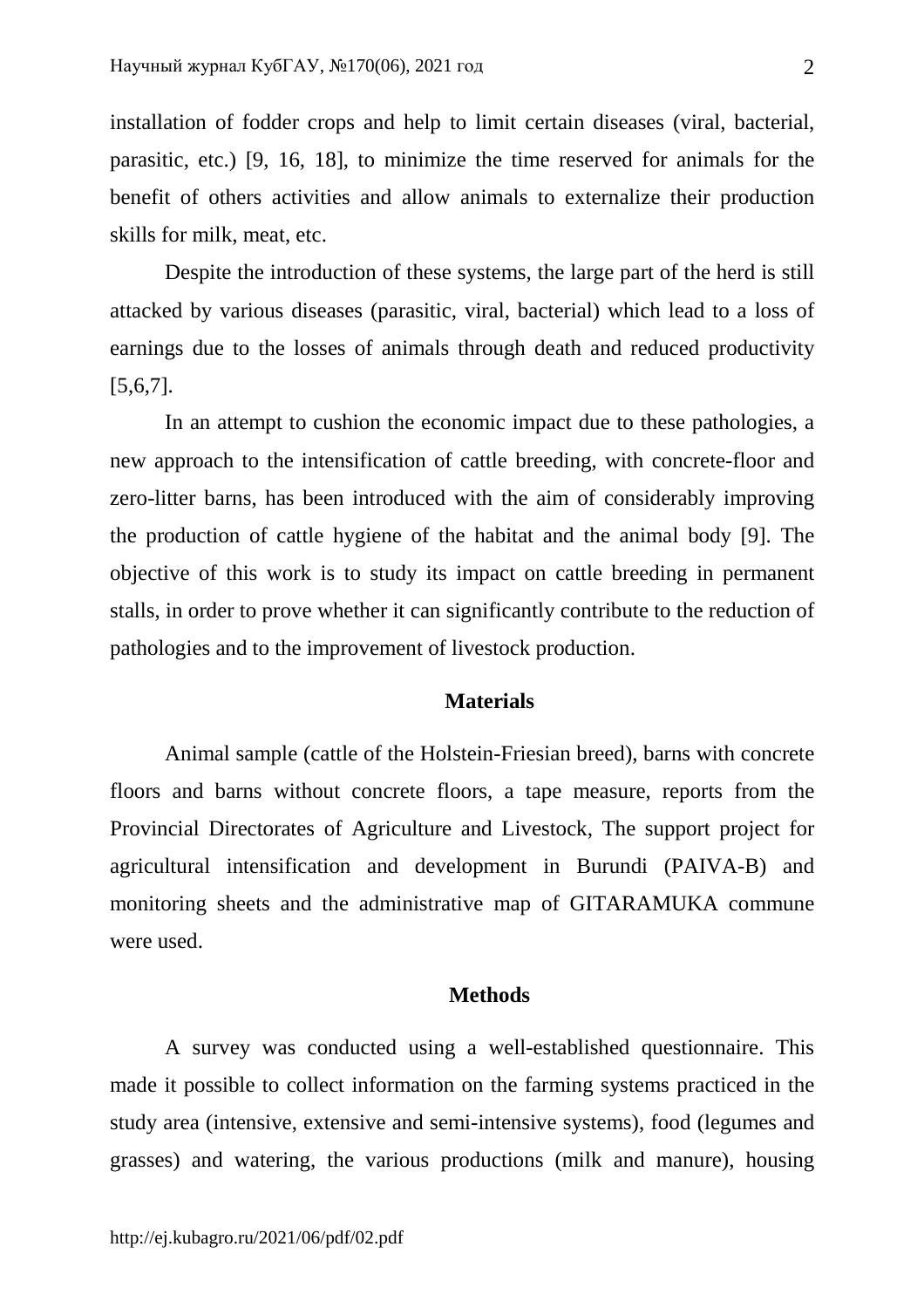dimensions, pathologies commonly encountered on farms, preventive care (vermifugation, acaricide spraying), and zoo-veterinary supervision services. The state of hygiene of the animals and the premises and the profitability of the operation were analyzed through personal observations and calculations.

# **Results**

The results come from a survey carried out in 100 cattle farms of the Holstein-Frisian breed located in the commune of GITARAMUKA in the Province of KARUSI. Taking into account the social category of the farmers surveyed and out of a total of 50 Concrete Floor Barns, 42 belong to agropastoralists, 3 to state official involved in farming and 5 to traders. The 50 barns on non-concrete floors all belong to agro-pastoralists. The two barn categories contain 177 Holstein Friesian cattle of which 83 (46%) for BCF and 94 (54%) for NBCF.

Fodder remains the main food in the cattle farms surveyed regardless of the type of barn (BCF or NBCF). The results show that 2/3 of farmers feed their animals high energy and nitrogen rich feeds and this tendency is observed almost at the same level in the two types of barns. Rice bran and corn bran are the only concentrated feeds distributed in BCFs and NBCFs. In these barns, the quantities given are almost the same, and vary from 40 to 48% for the rice bran and from 20 to 26% for the corn bran.

Cooking salt and lick block are the only mineral salts distributed to livestock in both types of barns. Cooking salt is used more in NBCFs (66%) than in BCFs (50%) when the trend is opposite for the lick block 42% against 28%.

On all farms, animals drink clean water from managed springs (82% for NBCFs and 90% for BCFs). However, the majority of farmers do not provide adequate space for waterers. The frequency of renewal of bedding in NBCFs is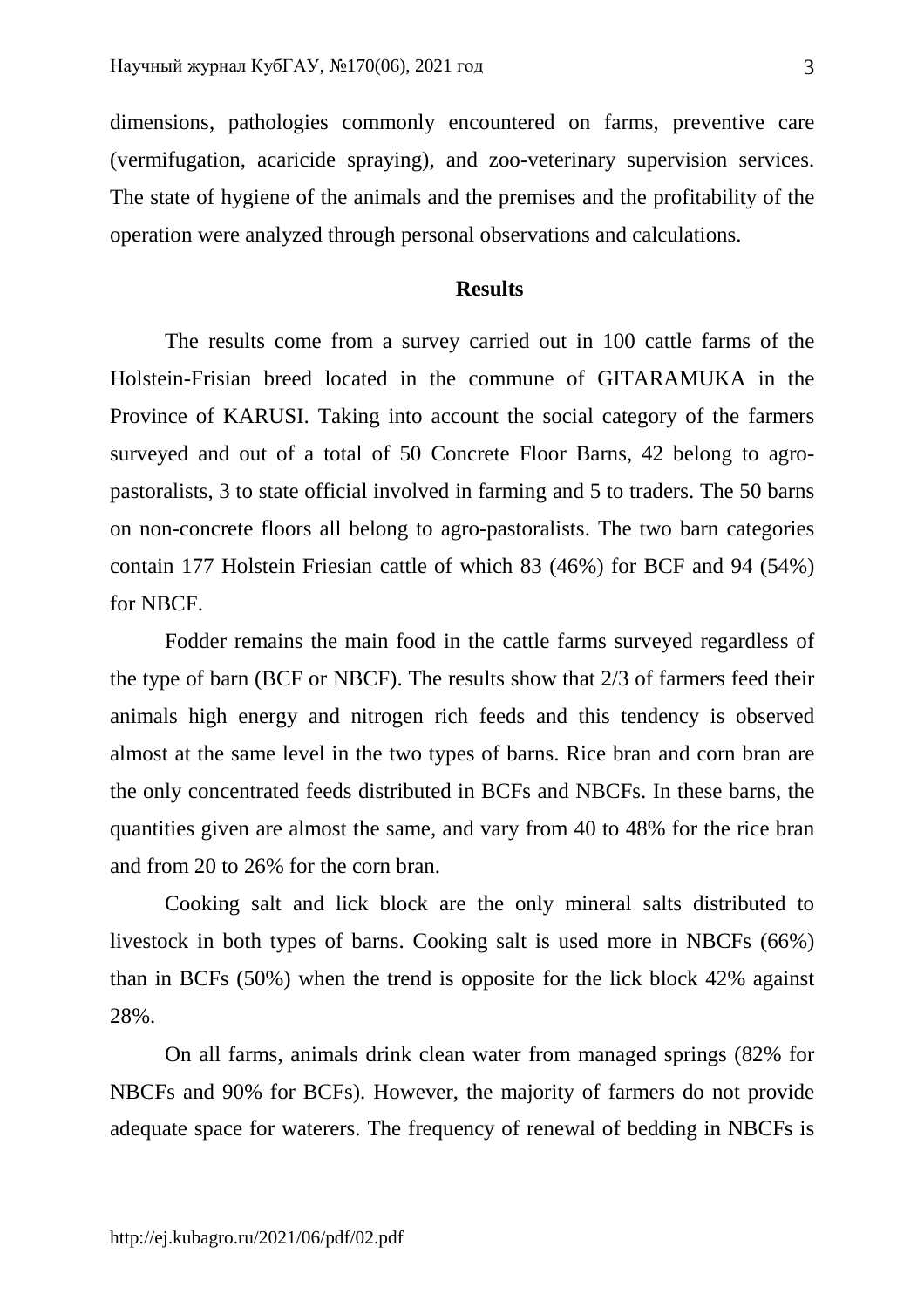daily in 32% of farmers while 54% of farmers with BCF wash their barns with water every day.

Figure 1: Collection of cow dung in concrete-floored livestock

Vaccination, vermifugation and spraying with acaricide are the main health care given to animals in the farms surveyed. In all types of barns, this care is practiced around 60% to 100% with a certain difference in favor of BCF.

Spraying does not exceed twice a week and half of the farmers spray once a week, leaving large numbers of cattle unprotected.

Vermifugation of animals follows a certain frequency. For BCF, the frequency of vermifugation once every 3 months reaches 56% (28 heads), the frequency of vermifugation once every 4 months is 16% (8 heads), 28% (14 heads) for vermifugation once every 6 months, while the frequency of vermifugation once a year or occasionally remains at 0%. For NBCFs, the frequency of acaricide spraying once every 3 months reaches 50% (25 staff), 12% (6 heads) for spraying once every 4 months, 34% (17 heads) for spraying once every 6 months, 0% for spraying once a year and 4% (2 heads) occasionally.

The majority of the farmers practice spraying with a frequency of spraying once every three months in all types of barns; or respectively 56% in BCFs and 50% in NBCFs.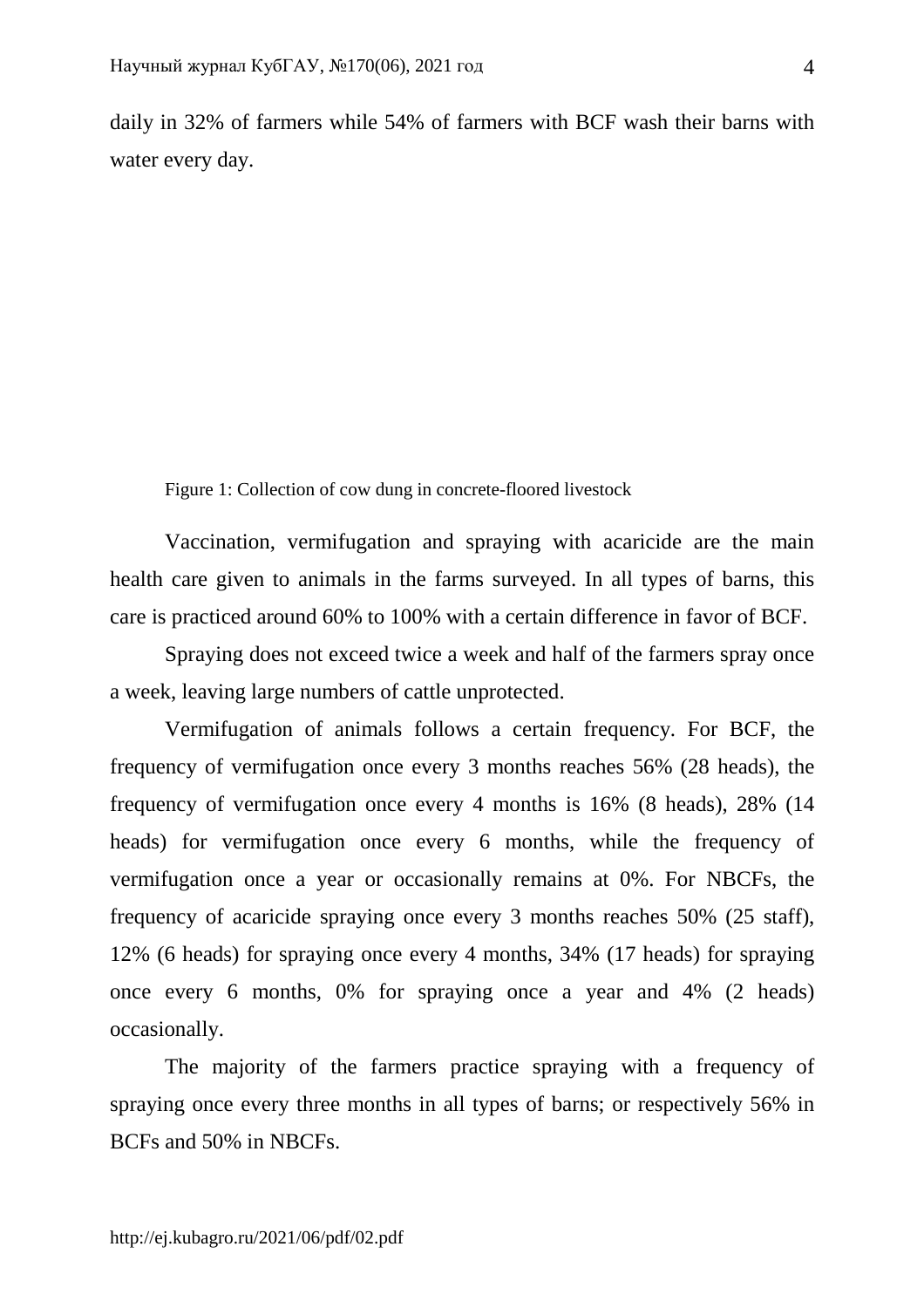The average daily milk production is 6 liters in BCFs compared to 4 liters in farms with NBCFs. The average amount of manure produced per 3-months season in BCFs comes to 7.5 tons while in NBCFs production averages 13 tons; or respectively 30 tons and 52 tons per year.

The frequency of diseases is quite high in NBCFs, theileriosis and verminosis remain the main pathologies: 42.55% of theileriosis against 18.7% in BCF when verminosis reaches respective rates of 21% and 18%.

The majority of farmers (100% in both types of barns) say that veterinary products are expensive and that their availability (76% in BCFs and 62% in NBCFs) is not at all satisfactory.

All of the farmers with concrete-floor barns have animal monitoring sheets and 84% say that this activity is profitable. The same farm records are only held by 12% of farmers with NBCFs and here 70% declare that their occupation is profitable.

To better assess the economic impact of these different types of barns, a comparative analysis of the construction costs of the two types of barns was carried out. It shows that the construction of a BCF requires 354,000 Bif while that of an NBCF would not exceed 96,000 Bif, i.e 3.6 times cheaper.

# **Discussion of the results**

The dynamics of the evolution of breeding lead us to observe a diversity of breeding systems. These transformations are due in particular to rapid demography and urbanization, which are leading to a significant increase in demand for food products, including proteins of animal origin.

In this race towards the modernization of livestock buildings, the level of education and the financial means would play a catalytic role given that among the surveyed farmers with BCFs are states officials workers that involved in animal farming and traders while those who remain in tradition, therefore with NBCFs are only agro-pastoralists.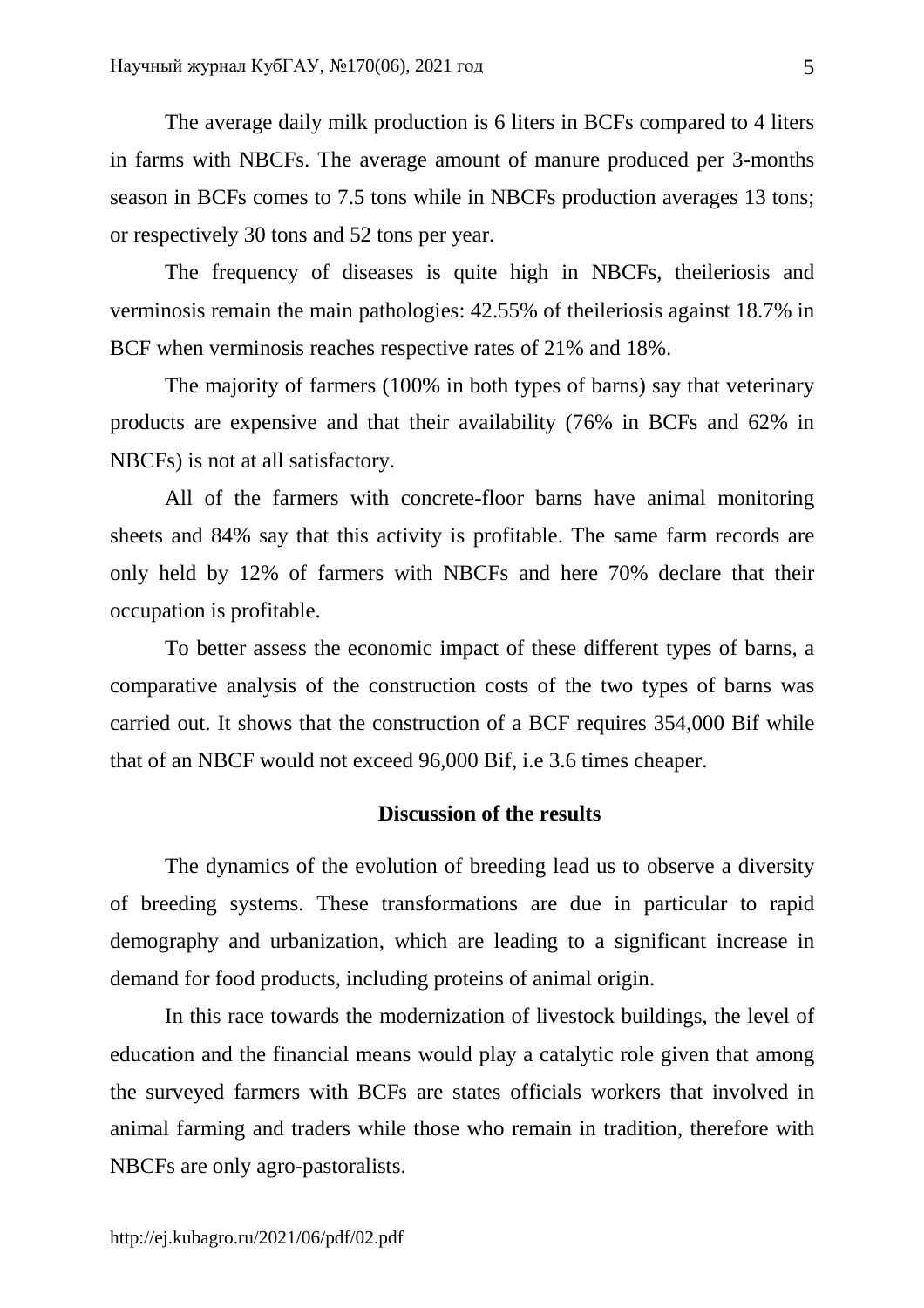The breed factor is less influential in the improvement of barns since the presence of the Frisian breed is almost the same in BCF as in NBCF. It is the same with animal feed; and the reason would be the cost and availability of feed, a key factor in animal production and which is exerted with the same intensity in both types of barns.

The cleanliness of housing is more of a concern to breeders with concretefloored barns, which is in a way a requirement linked to this type of livestock buildings. The other interventions aiming at the prevention of pathologies (vaccination, vermifugation, spraying) are carried out with almost the same dynamism, which leads to think that the introduction of the concrete floor barn in this study area has not yet deeply influenced the cattle breeding.

The average daily milk production is 6 liters per cow in BCFs compared to 4 liters in farms with NBCFs. This poor milk performance is mainly due to the lack of adequate genetic potential and inadequate feeding conditions such as developed in the previous paragraphs. The difference in milk production in favor of BCF is linked only to the good hygienic conditions observed.

Manure production in concrete-floor barns is almost half of the amount produced in non-concrete-floor barns (30 tons versus 52 tons) for a period of one year. This low production of manure in BCFs results from non-compliance with the advice (mixing dung with straw and / or plant debris) provided by the technicians in charge of the supervision. However, as quality perspective, the manure produced in BCFs is richer than the manure produced in NBCFs because the latter contains a large amount of straw used as bedding.

## **Conclusion**

This work provides information on the approach to cattle breeding on concrete floor barn. Looking at the data from the parameters analyzed, in particular the nuanced assessment of the prevalence of diseases, the hygienic conditions of the habitat and the animal body and the assessment of the different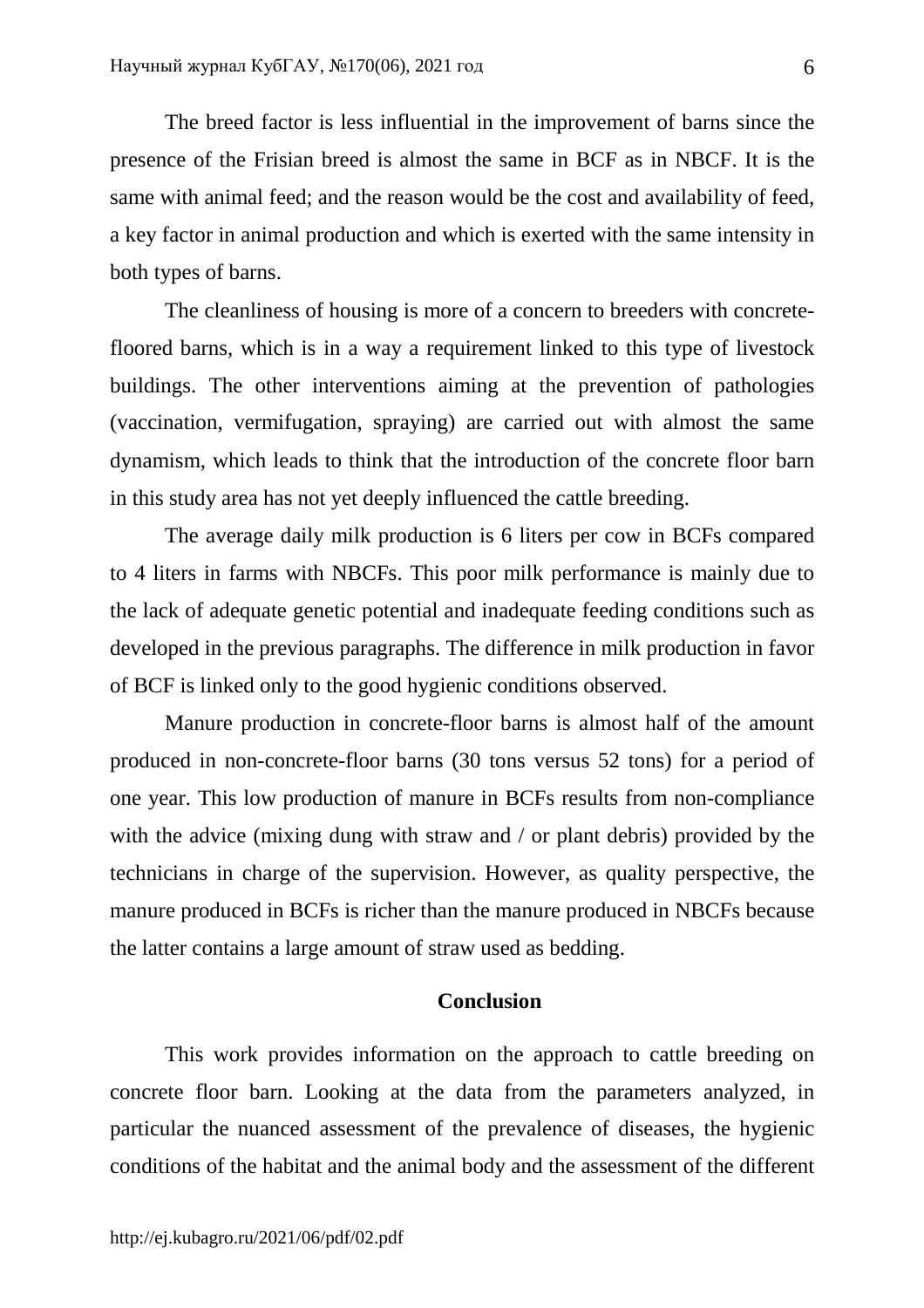productions, the results show that: in the area where this study has been carried out, the Concrete Floor barn is indeed present even if it is not yet generalized.

In this study area, the modernization of livestock buildings is based on two essential factors, namely the financial means of the breeders and their level of education. The choice between the Concrete Floor Barn and the Non Concrete Floor Barn is not strongly linked to the genetic potential of the animals raised or to the type of diet practiced.

The introduction of the concrete-floor barns motivates the breeder to improve housing hygiene. However, the present study does not establish relationship between the type of barns and the prophylactic interventions given.

On the other hand, the modernization of livestock buildings is being done for the benefit of improving milk production. As for the production of manure, the concrete-floor barns has a qualitative advantage when, in quantitative terms, the Concrete Floor Barn is recommended. The cost of the Concrete Floor Barn is higher compared to the cost of the Non-Concrete Floor Barn, but the comparative advantages militate in favor of the first type of barn.

Finally, the introduction of a concrete floor barn requires accompanying measures aimed at adapting the management of breeding to this new tool with a view to real profitability.

# **Recommendations**

- strengthen the financial capacities of cattle breeders by enabling them to acquire BCFs.

- increase awareness-raising efforts by directing them to all categories of breeders regardless of the level of education.

- For better profitability, it is desirable for farmers who have installed BCFs to equip themselves with high-performance breeds and consequently improve feed.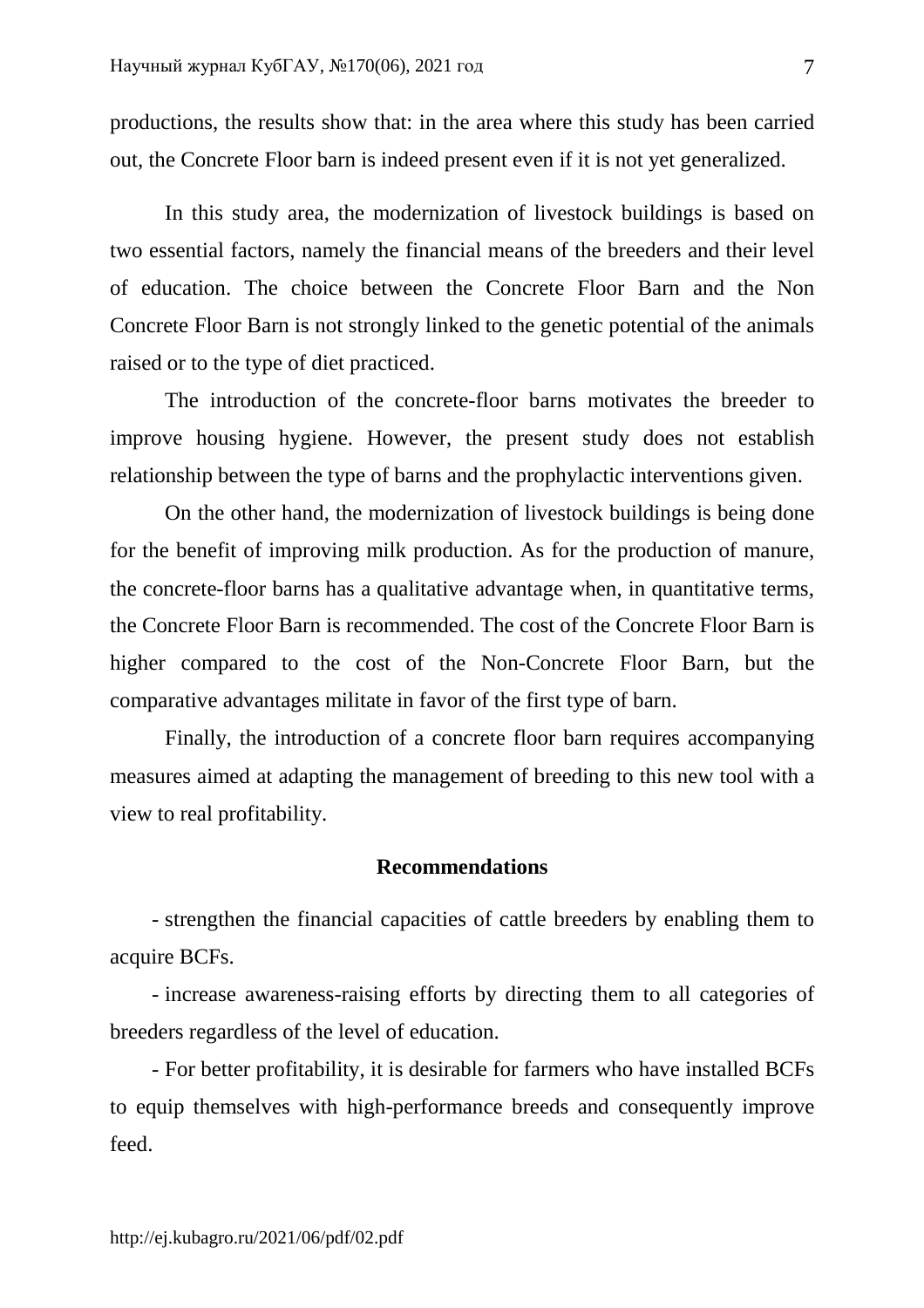- take advantage of the many advantages offered by BCF to carry out certain zoo-veterinary interventions in particular.

- take additional initiatives in order to maximize the quantitative and qualitative improvement brought about by the modernization of livestock buildings.

### **References**

- 1. Rushen, Jeffrey. (2017). Housing and the welfare of dairy cattle. 10.19103/AS.2016. 0006.03.
- 2. Leso, M. Barbari, M.A. Lopes, F.A. Damasceno, P. Galama, J.L. Taraba, A. Kuipers, Invited review: Compost-bedded pack barns for dairy cows, Journal of Dairy Science,Volume 103, Issue 2,2020, Pages 1072-1099, ISSN 0022-0302, https://doi.org/10.3168/jds.2019-16864.
- 3. M.A.G. von Keyserlingk, A. Barrientos, K. Ito, E. Galo, D.M. WearyBenchmarking cow comfort on North American freestall dairies: Lameness, leg injuries, lying time, facility design, and management for high-producing Holstein dairy cows, J. Dairy Sci., 95 (2012), pp. 7399-7408, https://doi.org/10.3168/jds.2012-5807.
- 4. J.G.C.J. Somers, K. Frankena, E.N. Noordhuizen-Stassen, J.H.M. Metz. Prevalence of claw disorders in Dutch dairy cows exposed to several floor systems. J. Dairy Sci., 86 (2003), pp. 2082-2093. https://doi.org/10.3168/jds.S0022-0302(03)73797-7
- 5. M. Norring, E. Manninen, A.M. de Passillé, J. Rushen, L. Munksgaard, H. Saloniemi. Effects of sand and straw bedding on the lying behavior, cleanliness, and hoof and hock injuries of dairy cows. J. Dairy Sci., 91 (2008), pp. 570-576. https://doi.org/10.3168/jds.2007-0452.
- 6. J.A. Fregonesi, D.M. Veira, M.A.G. von Keyserlingk, D.M. Weary. Effects of bedding quality on lying behavior of dairy cows. J. Dairy Sci., 90 (2007), pp. 5468-5472. https://doi.org/10.3168/jds.2007-0494.
- 7. W.K. Fulwider, T. Grandin, D.J. Garrick, T.E. Engle, W.D. Lamm, N.L. Dalsted, B.E. Rollin. Influence of free-stall base on tarsal joint lesions and hygiene in dairy cows. J. Dairy Sci., 90 (2007), pp. 3559-3566. https://doi.org/10.3168/jds.2006-793.
- 8. J.A. Fregonesi, M.A.G. von Keyserlingk, C.B. Tucker, D.M. Veira, D.M. Weary. Neck-rail position in the free stall affects standing behavior and udder and stall cleanliness. J. Dairy Sci., 92 (2009), pp. 1979-1985. https://doi.org/10.3168/jds.2008- 1604
- 9. Haley, Derek & de Passille, Anne Marie & Rushen, Jeffrey. (2001). Assessing cow comfort: Effects of two floor types and two tie stall designs on the behaviour of lactating dairy cows. Applied animal behaviour science. 71. 105-117. 10.1016/S0168- 1591(00)00175-1.
- 10. AZAIZ H., 2005. Typologie des systèmes d'exploitation et effectifs des animaux domestiques. In: ISA, contribution a l`évaluation de la situation de l`élevage en province MUYINGA, 4-5p, GITEGA.
- 11. BARRET J-P., Paris.
- 12. BISABWA S., 2009. Présentation du milieu d`étude. In : ISA, Rôle des ONGs dans l'intégration Agro-sylvo-zootechnique dans la Comme SHOMBO en province KARUSI, 25 p.
- 13. DANTZERT R. et MORMEDE P. ,1979. Le stress en élevage intensif,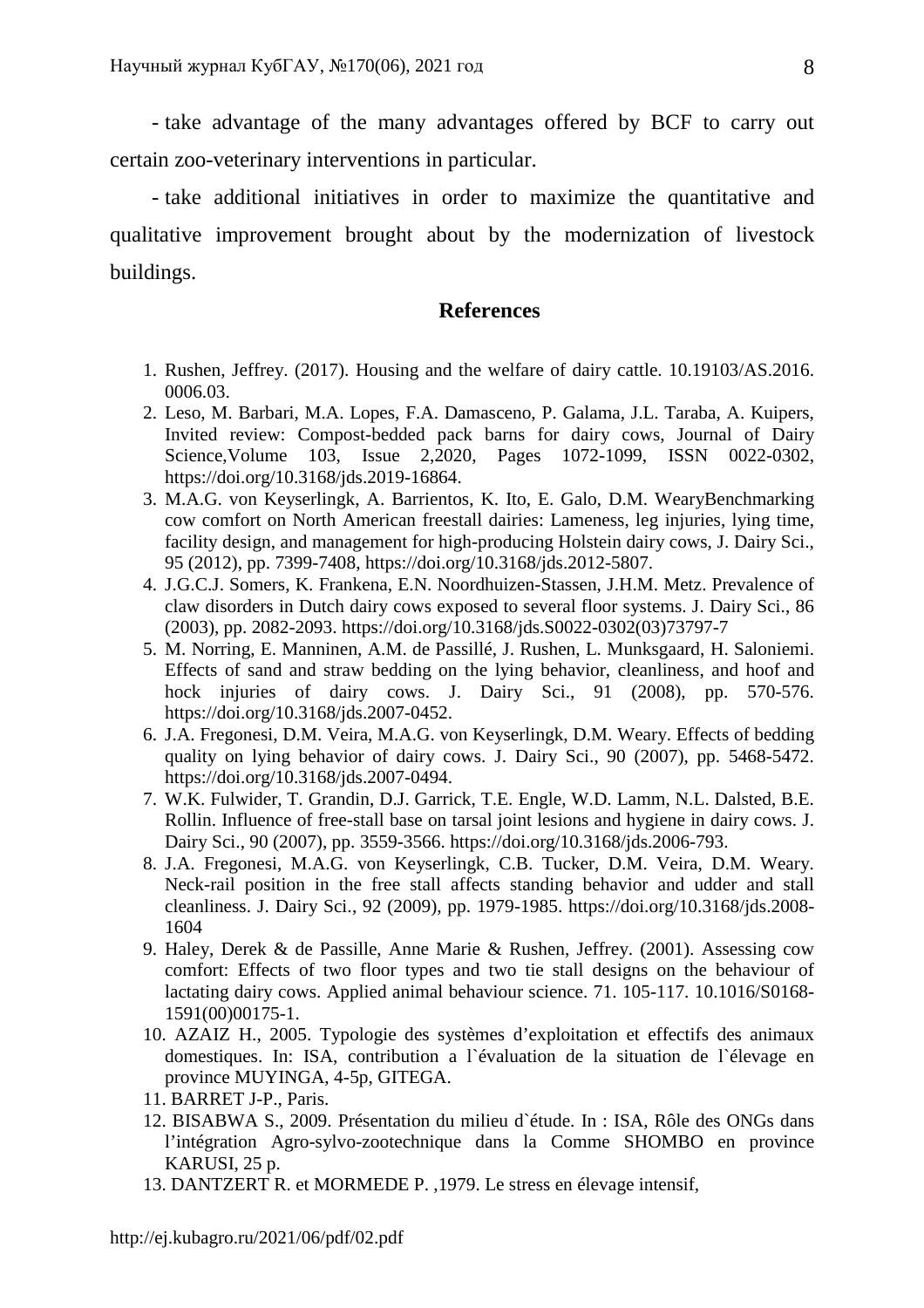117 p INRA et Masson, Paris.

- 14. DPAE-KARUSI, 2010.Activités réalisées. Rapport annuel, KARUSI.
- 15. DPAE-KARUSI, 2011.Activités réalisées. Rapport semestriel, KARUSI.
- 16. Dr BUTORE J. Construction des bâtiments d'élevage
- 17. DROGOULC. et GERMAINH., 1998. Santé animale (bovins, ovins, caprins), 346 p, Educagri, Paris.
- 18. KWIZERA A., 2007. Rôle de l'hygiène sur l'état de santé des animaux dans les exploitations de la zone urbaine de GITEGA et ses environs, 44 p ISA, GITEGA.
- 19. LARRAT R., 1988. Hygiène et prophylaxie. In : Ministère de la coopération et développement. Institut d'Elevage et de Médecine Vétérinaire des Pays Tropicaux, Manuel Vétérinaire des agents techniques de l'élevage tropical, 357-372 p, Paris.

### **Список литературы**

- 1. Рушен, Джеффри. (2017). Содержание и благополучие молочного скота. 10.19103 / AS.2016. 0006.03.
- 2. Лесо, М. Барбари, М. А. Лопес, Ф. А. Дамаскено, П. Галама, Дж. Л. Тараба, А. Койперс, Приглашенный обзор: компостные стойла для дойных коров, Журнал молочной науки, том 103, выпуск 2,2020, ст. 1072-1099, ISSN 0022-0302, https://doi.org/10.3168/jds.2019-16864.
- 3. М.А.Г. фон Кейзерлингк, А. Барриентос, К. Ито, Э. Гало, Д.М. Утомленный сравнительный анализ комфорта коров на молочных фермах в Северной Америке: хромота, травмы ног, время лежания, дизайн помещения и управление высокопродуктивными молочными коровами голштинской породы, J. Dairy Sci., 95 (2012), стр. 7399-7408, https: //doi.org/10.3168/jds.2012-5807.
- 4. Ж.Г.С.Ж. Сомерс, К. Франкена, Э. Нордуизен-Стасен, Ж.Н.М. Мец. Распространенность заболеваний копыт у голландских дойных коров, подвергшихся воздействию нескольких систем пола. Ж. мол, нау., 86 (2003), стр. 2082-2093. https://doi.org/10.3168/jds.S0022-0302(03)73797-7,
- 5. М. Норринг, Э. Маннинен, А. де Пассилле, Дж. Рушен, Л. Мунксгаард, Х. Салониеми. Влияние подстилки из песка и соломы на поведение в лежачем положении, чистоту и травмы копыт и скакательных суставов у дойных коров. ж. мол. нау., 91 (2008), стр. 570-576. https://doi.org/10.3168/jds.2007-0452.
- 6. Ж.А. Фрегонези, Д. Вейра, М.А.Г. фон Кейзерлингк, Д. Усталый. Влияние качества подстилки на поведение молочных коров в лежачем положении. ж. мол. нау., 90 (2007), стр. 5468-5472. https://doi.org/10.3168/jds.2007-0494.
- 7. В.к. Фульвыдер, Т. Грандин, Д.Ж. Гаррик, Т. Энгл, У.Д. Ламм, Н.Л. Далстед, Б. Роллин. Влияние коровника на повреждения суставов предплюсны и гигиену у дойных коров. J. Dairy Sci., 90 (2007), стр. 3559-3566. https://doi.org/10.3168/jds. 2006-793.
- 8. Ж.А. Фрегонези, М.А.Г. фон Кейзерлингк, К. Вейра, Д. Усталый. Положение шеи в стойле со свободным доступом влияет на поведение при стоянии, а также на чистоту вымени и стойла. Ж. Молочной Наук., 92 (2009), стр. 1979-1985. https://doi.org/10.3168/jds.2008-1604.
- 9. Хейли, Дерек и де Пассиль, Энн Мари и Рашен, Джеффри. (2001). Оценка комфорта коров: влияние конструкции стойл с двумя типами пола и двумя стойками на поведение лактирующих молочных коров. Прикладная наука о поведении животных. 71. 105-117. 10.1016 / S0168-1591 (00) 00175-1.